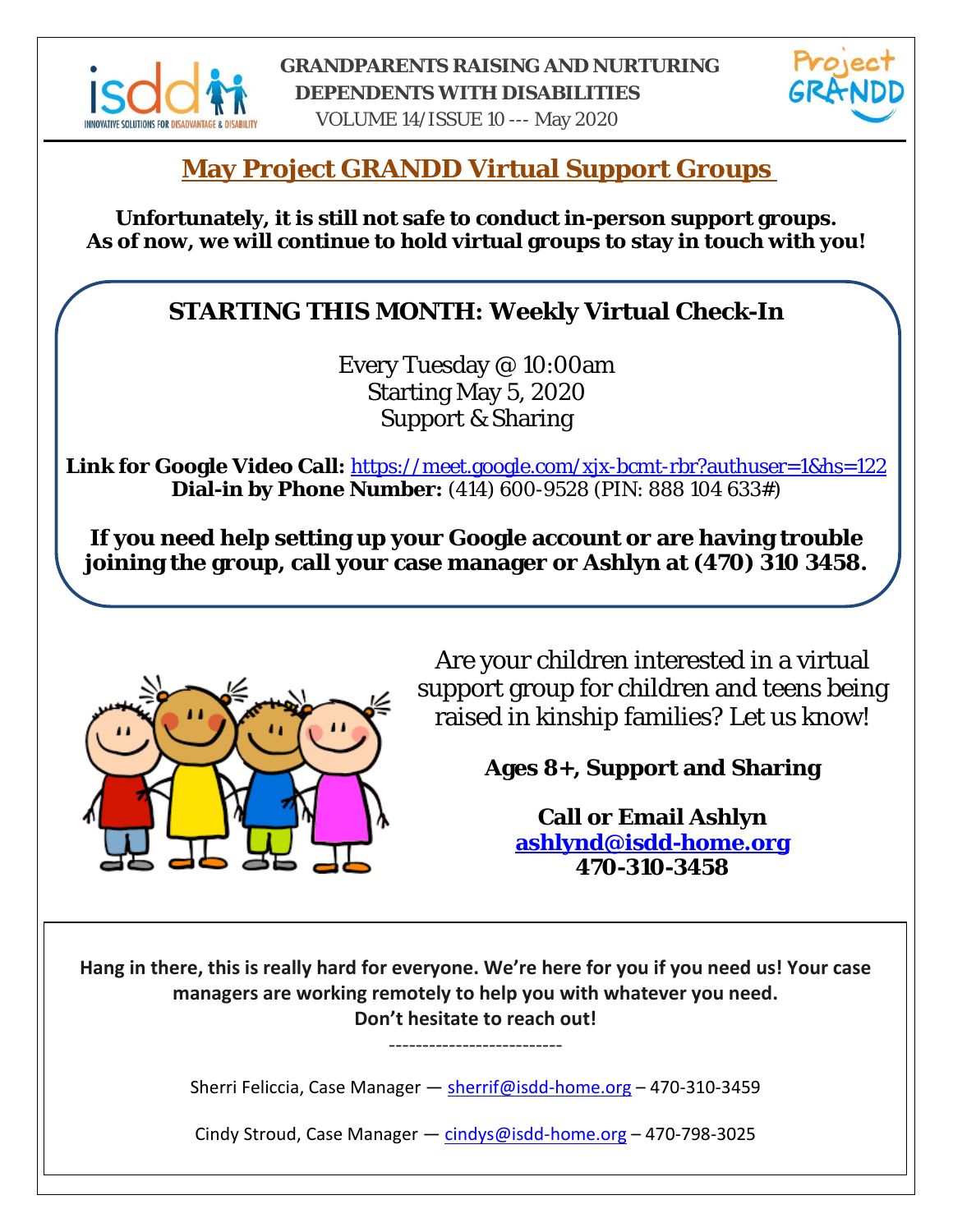#### Farewell from ISDD's Program Director, Laura Wells

Dear Project GRANDD families:

As most of you know by now, I am leaving ISDD as of May  $1<sup>st</sup>$  as my family prepares to move to North Carolina in a few weeks. While I am excited for the new opportunities that our move will bring, I am also feeling quite a bit of anxiety and sadness. None of us know what the future will bring even in the best of times, but with the coronavirus wreaking havoc all across the country, these are terribly uncertain times. I am sad to be leaving at a time when I can't see each of you, wish you well in person and hug you goodbye. Of everything I will miss about Atlanta, it is your wonderful spirits and smiles that I will miss the most. You all have become like family to me over the past 5 years. You will be missed greatly!

What is certain is that ISDD and Project GRANDD will carry on doing great work supporting kinship families like yours! Cindy, Sherri, Rainie and Ashlyn are all working tirelessly to make sure that every Project GRANDD family has the support and essential items needed during this crisis and beyond. A new Program Director will be hired soon and he or she will bring new energy and enthusiasm to the role. While change is hard, it always brings important new growth as well.

I will carry each of you with me in my heart--always. I also plan to come back to Atlanta when it's safe to gather in groups so that I can properly say goodbye. In the meantime, know that everyone at ISDD is here to help you and is just a phone call away. You are the rock stars doing the hard work of raising your relatives. I was honored to be part of your journey and pray that you will all stay safe and healthy in the coming months.



-Laura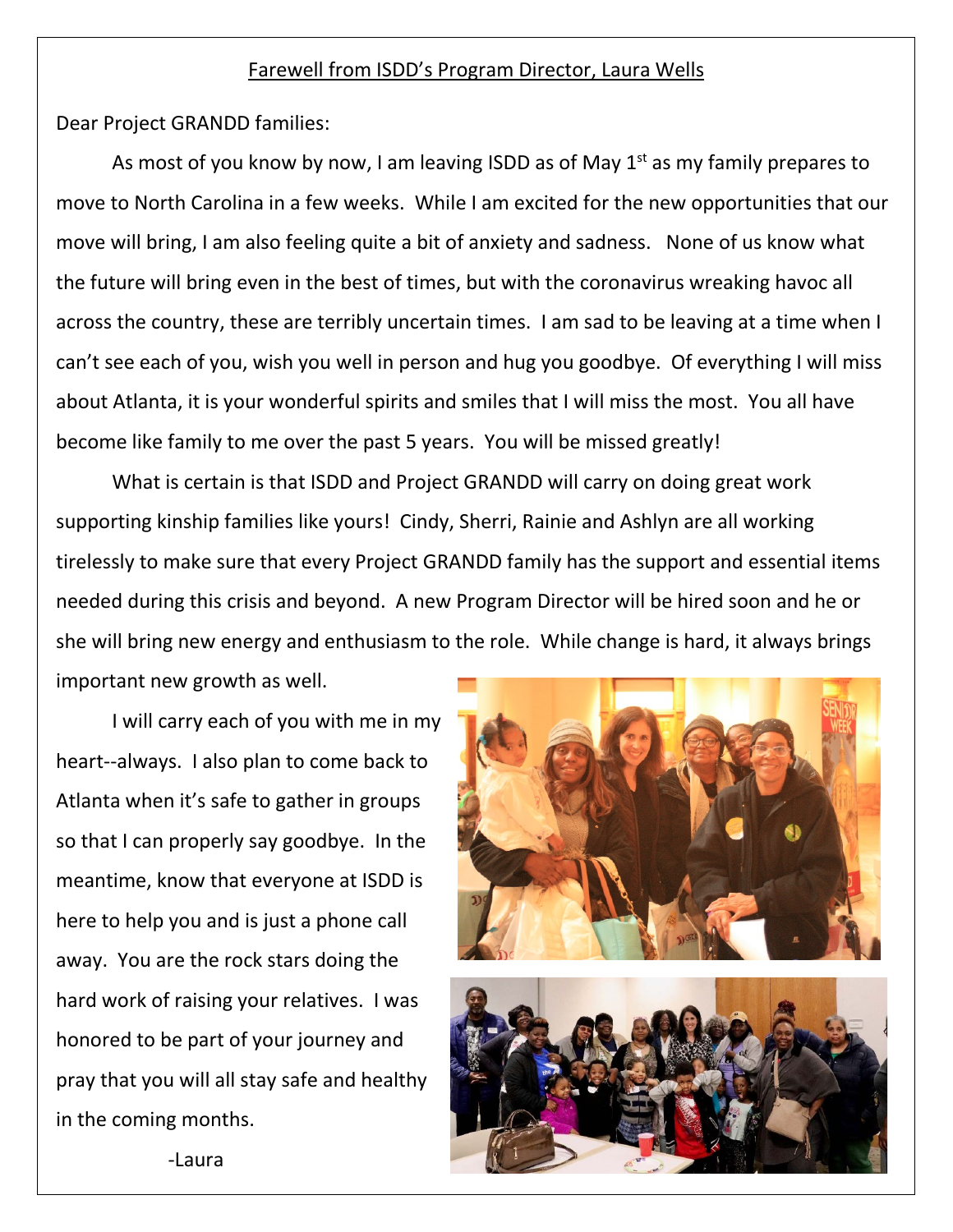# HEALTH CORNER

During these trying and uncertain times, we are all dealing with the usual stresses of everyday life, along with new stresses that come with being in the middle of a pandemic. Below are excerpts from a CDC article regarding ways to cope with stress, the importance of developing a care plan and ways to make a mask at home.

### **Ways to Cope With Stress**

- **Take breaks from watching, reading, or listening to news stories**, including social media. Hearing about the pandemic repeatedly can be upsetting.
- **Take care of your body**.
	- o Take deep breaths, stretch, or meditate.
	- o Try to eat healthy, well-balanced meals.
	- o Exercise regularly, get plenty of sleep.
	- o Avoid alcohol and drugs.
- **Make time to unwind**. Try to do some other activities you enjoy.
- **Connect with others**. Talk with people you trust about your concerns and how you are feeling.

### **Developing a Care Plan**

Community spread of COVID-19 is increasing throughout the United States, and older adults are at higher risk of severe illness and even death associated with this disease. Following CDC recommended guidance on how to avoid getting sick and what to do in case you get sick is an important step in remaining healthy and helping slow the spread of COVID-19. Additionally, developing a care plan is vital during this crucial time in our country.



A care plan is a form that summarizes a person's health conditions and current treatments. Many care plans include a summary of your health conditions, medications, healthcare providers, emergency contacts, and end-of-life care options (for example, advance directives). People complete their care plans in consultation with their doctor, and if needed, with help from a family member or home nurse aide.

Developing a care plan now can have benefits beyond the current pandemic. You can update your care plan every year, or any time you have a change in your health or medications

to keep the care plan current. Care plans can reduce emergency room visits and hospitalizations, and improve overall medical management for people with a chronic health condition, resulting in better quality of life. During the COVID-19 pandemic, having a care plan is an important part of emergency preparedness.

Visit [www.cdc.gov/aging/covid19-guidance.html](http://www.cdc.gov/aging/covid19-guidance.html) for more information on the above topics and additional topics including making masks, symptoms of COVID-19, how to protect yourself, and more!